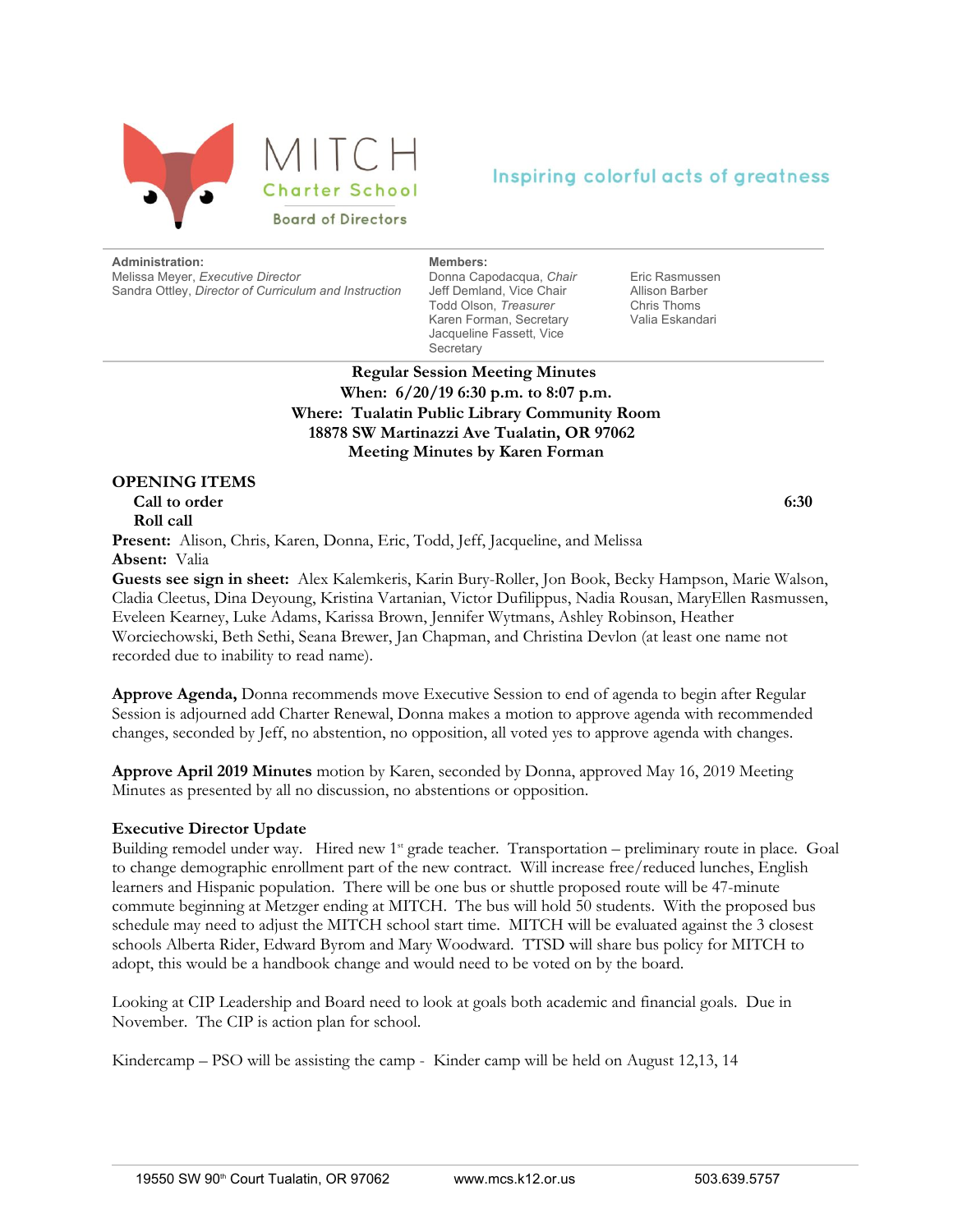**Financial performance –** lease update, contract renew for 10 years, September 2020 to Aug 2030, first 5 years 2% increase annually, after that market rate. TI is \$45,000 in the form of rent relief with the new agreement.

True up from the district includes \$39,000 for poverty and increase in SSF. Helped budget this year.

Calls in to Frontier Communications, ensuring not going to affect the Frontier Garden lease agreement with Frontier Communications and MITCH.

### **PSO Update**

Family fun night was a success, the son golf outing a success at Tualatin Greens. Last meeting in June, new positions voted in. Approved budget for this year, approved \$2,000 for playground, paid for 5 teachers to attend author event around \$3,000. Approved \$1,500 for new MITCH furniture for new admin staff.

#### **Approve May 2019 Financials (note on Agenda referenced April 2019 Financials in error)**

Ending May with operating surplus, assists in coverage for summer months when SSF checks are not received. Ending May with 212 students. Expenses at 91%. Cash at \$735,767, we will need to cover the building remodel with some of the available cash. Motion by Todd to approve May 2019 financials, second by Donna, approved by all, one question – ensure cash balance includes the true-up check from the district, which the cash balance did include the true-up check.

**Approve Final 2019-20 Budget** Kinder count at 60 students, no expectation to allow use of facilities in the 2019-20 budget by other organizations, no expected contribution revenue from outside organizations. Budget assumes 235 students, no 8<sup>th</sup> grade next year. Total income less expenses expect no surplus, budget is very tight for the next year. Todd makes a motion to approve the 2019-20 as presented Chris seconds the motion, no discussion, no abstentions no opposition. Approved by all.

**Charter Renewal –** used same document from last time, enrollment cap at 300, added transportation with a 5-year limit expires June 30, 2023. Motion by Jeff to approve the Charter Renewal as presented seconded by Karen, no discussion, no abstention, no opposition Approved by All.

#### **Meet the Executive Director Candidate – Keri Radcliff Butler**

Keri introduced herself to the MITCH Board, teachers, parents and guests. After Keri's in-depth introduction of herself open questions from the guests to Keri were allowed. The open question format seemed very comfortable for the Executive Director candidate and the MITCH Community. Following the open session Keri excused herself from the meeting and departed.

#### **Director Elections**

#### **Re-elect Eric Rasmussen, 2-year term July 1, 2019 through June 30, 2021**

**Elect Alex Kalemkeris, Elect to 2-year term – July 1, 2019 – June 30, 2021,** nominated by Chris Thoms, second by Eric, for 2-year term. Board voted and approved Alex to 2-year term, no abstention no opposition.

**Elect Luke Adams Elect to 2-year term – July 1, 2019 – June 30, 2021,** nominated by Donna for 2-year term. Board voted and approved Alex to 2-year term, no abstention no opposition.

**Marketing Update** -last meeting for Jaqueline, she brought out all materials, the new marketing committee will resume the work.

#### **CLOSING ITEMS**

 **Public Comment -**Christina Devlon, thanks Board for hard work, completing the charter, extends appreciation for all the hard work behind the scenes. **Jennifer,** Jennifer liked the candidate, seconded